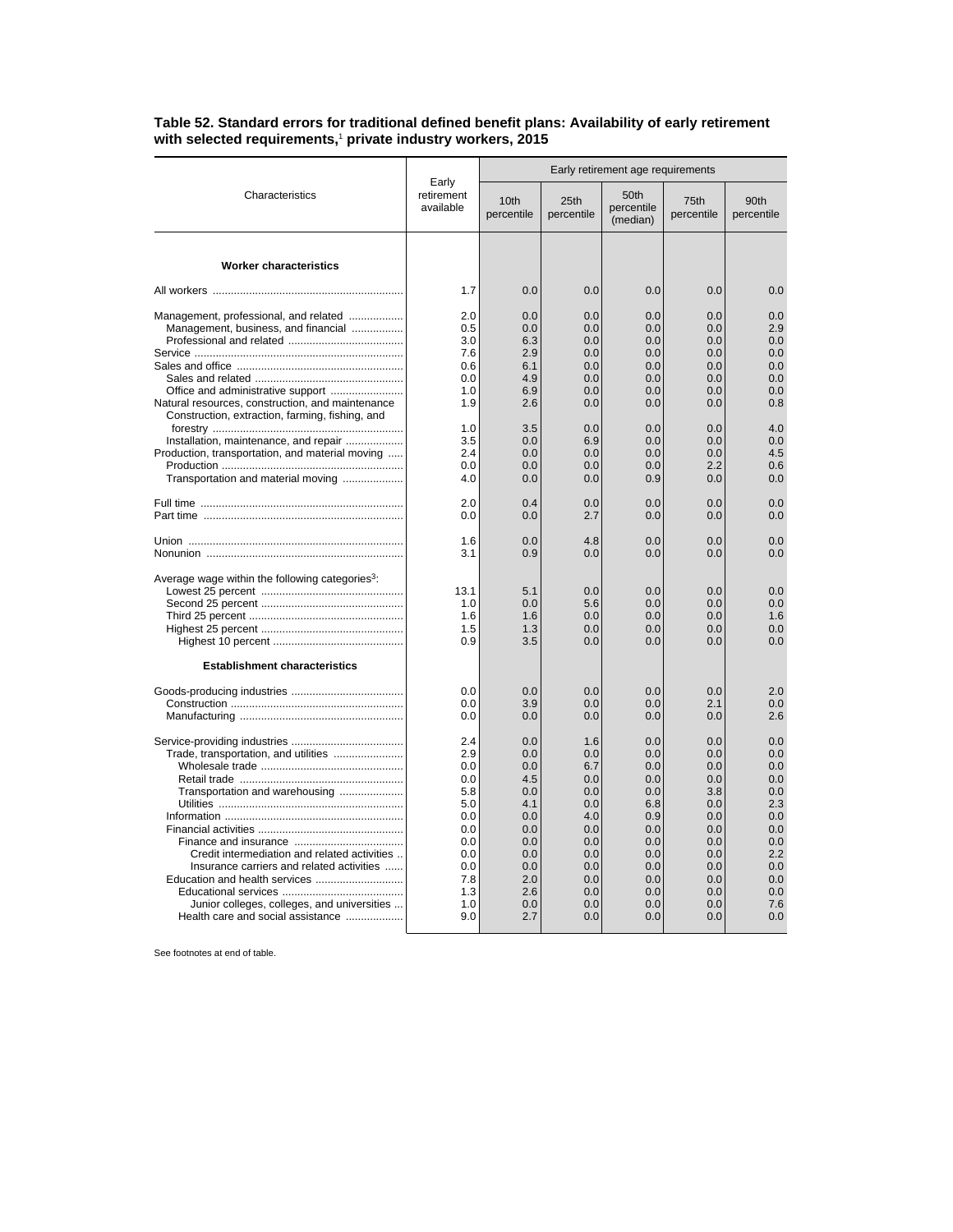|                                                             | Age 55                                           |                                   |                            |  |
|-------------------------------------------------------------|--------------------------------------------------|-----------------------------------|----------------------------|--|
| Characteristics                                             | Less than 10<br>years of<br>service <sup>2</sup> | 10 years or<br>more of<br>service | Sum of age<br>plus service |  |
| <b>Worker characteristics</b>                               |                                                  |                                   |                            |  |
|                                                             |                                                  |                                   |                            |  |
|                                                             | 3.2                                              | 3.3                               | 0.5                        |  |
| Management, professional, and related                       | 5.3                                              | 6.3                               | 0.6                        |  |
| Management, business, and financial                         | 5.7                                              | 7.1                               |                            |  |
|                                                             | 7.0                                              | 7.9                               |                            |  |
|                                                             | 9.9<br>4.8                                       | 7.8                               |                            |  |
|                                                             | 7.1                                              | 6.1<br>9.2                        |                            |  |
|                                                             | 5.2                                              | 6.1                               |                            |  |
| Natural resources, construction, and maintenance            | 5.3                                              | 9.1                               |                            |  |
| Construction, extraction, farming, fishing, and             |                                                  |                                   |                            |  |
|                                                             |                                                  | 13.6                              |                            |  |
| Installation, maintenance, and repair                       | 8.0                                              | 6.2                               |                            |  |
| Production, transportation, and material moving             | 4.8                                              | 6.9                               |                            |  |
|                                                             | 7.6                                              | 11.7                              |                            |  |
| Transportation and material moving                          |                                                  |                                   |                            |  |
|                                                             | 3.2                                              | 3.7                               | 0.6                        |  |
|                                                             | 7.3                                              | 5.5                               |                            |  |
|                                                             |                                                  |                                   |                            |  |
|                                                             | 5.0                                              | 4.9                               |                            |  |
|                                                             | 4.1                                              | 5.3                               |                            |  |
| Average wage within the following categories <sup>3</sup> : |                                                  |                                   |                            |  |
|                                                             | 7.3                                              | 9.8                               |                            |  |
|                                                             | 6.9                                              | 3.7                               |                            |  |
|                                                             | 4.5                                              | 5.6                               |                            |  |
|                                                             | 3.7                                              | 4.9                               |                            |  |
|                                                             | 6.1                                              | 8.1                               |                            |  |
| <b>Establishment characteristics</b>                        |                                                  |                                   |                            |  |
|                                                             |                                                  |                                   |                            |  |
|                                                             | 4.6                                              | 6.0                               |                            |  |
|                                                             |                                                  | 15.3                              |                            |  |
|                                                             | 7.3                                              | 8.5                               |                            |  |
|                                                             | 4.0                                              | 4.0                               | 04                         |  |
| Trade, transportation, and utilities                        | 4.8                                              | 4.1                               |                            |  |
|                                                             |                                                  | 12.5                              |                            |  |
|                                                             | 7.5                                              | 8.5                               |                            |  |
| Transportation and warehousing                              |                                                  |                                   |                            |  |
|                                                             |                                                  | 8.1                               |                            |  |
|                                                             | 10.3                                             |                                   |                            |  |
|                                                             | 9.0<br>5.7                                       | 4.7                               |                            |  |
| Credit intermediation and related activities                | 9.5                                              | 7.7                               |                            |  |
| Insurance carriers and related activities                   | 6.0                                              |                                   |                            |  |
|                                                             | 9.6                                              |                                   |                            |  |
|                                                             | 11.2                                             |                                   |                            |  |
| Junior colleges, colleges, and universities                 | 5.3                                              |                                   |                            |  |
| Health care and social assistance                           | 10.6                                             |                                   |                            |  |
|                                                             |                                                  |                                   |                            |  |

## **Table 52. Standard errors for traditional defined benefit plans: Availability of early retirement with selected requirements,**<sup>1</sup>  **private industry workers, 2015—continued**

See footnotes at end of table.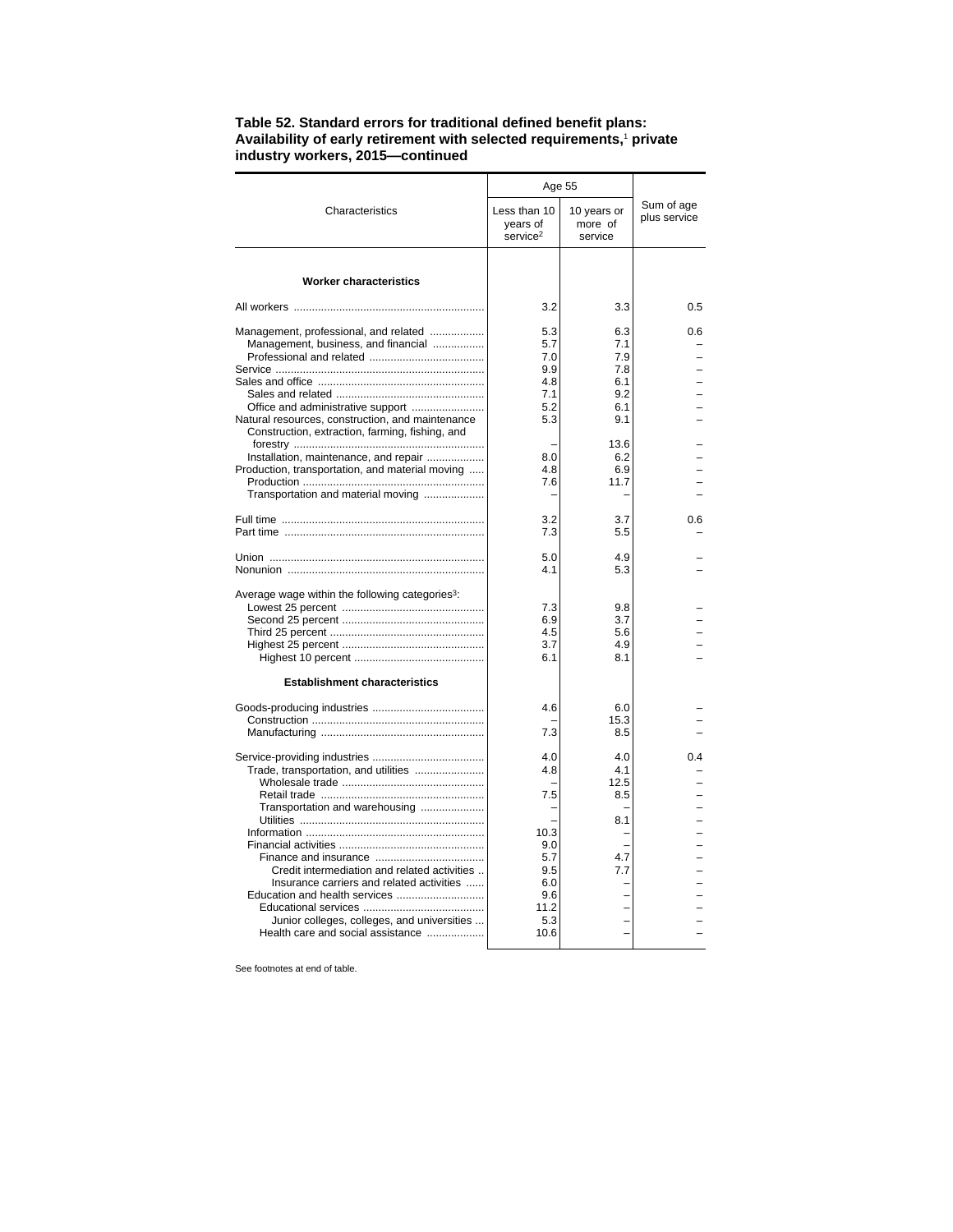|                  | Early<br>retirement<br>available | Early retirement age requirements |                                |                                            |                    |                                |
|------------------|----------------------------------|-----------------------------------|--------------------------------|--------------------------------------------|--------------------|--------------------------------|
| Characteristics  |                                  | 10 <sub>th</sub><br>percentile    | 25 <sub>th</sub><br>percentile | 50 <sub>th</sub><br>percentile<br>(median) | 75th<br>percentile | 90 <sub>th</sub><br>percentile |
|                  |                                  |                                   |                                |                                            |                    |                                |
|                  | 0.4                              |                                   | 0.0                            | 0.0                                        | 0.0                | 4.0                            |
|                  | 0.6                              | 7.2                               | 0.0                            | 0.0                                        | 0.0                | 4.6                            |
|                  | 0.0                              |                                   | 0.0                            | 0.0                                        | 0.0                | 5.0                            |
|                  | 2.5                              | 0.0                               | 0.0                            | 0.0                                        | 0.0                | 0.0                            |
|                  | 5.3                              | 0.0                               | 0.0                            | 0.0                                        | 0.0                | 0.0                            |
|                  | 2.4                              | 0.0                               | 2.7                            | 0.0                                        | 0.0                | 0.0                            |
| Geographic areas |                                  |                                   |                                |                                            |                    |                                |
|                  | 3.7                              | 5.8                               | 0.0                            | 0.0                                        | 0.0                | 0.0                            |
|                  | 11.6                             | 0.0                               | 0.0                            | 0.0                                        | 0.0                | 2.9                            |
|                  | 0.6                              | 2.0                               | 0.0                            | 0.0                                        | 0.0                | 0.0                            |
|                  | 4.1                              | 0.0                               | 0.9                            | 0.0                                        | 0.0                | 0.0                            |
|                  | 2.7                              | 0.0                               | 5.2                            | 0.0                                        | 0.0                | 0.0                            |
|                  | 16.8                             | 7.1                               | 6.1                            | 0.0                                        | 0.0                | 0.0                            |
|                  | 0.0                              | 7.6                               | 0.0                            | 0.0                                        | 0.0                | 0.0                            |
|                  | 1.8                              | 2.0                               | 0.0                            | 0.0                                        | 0.0                | 0.0                            |
|                  | 0.0                              | 0.0                               | 0.0                            | 0.0                                        | 0.0                | 0.0                            |
|                  | 4.5                              | 0.0                               | 5.6                            | 0.0                                        | 0.0                | 3.8                            |
|                  | 0.0                              | 0.0                               | 1.7<br>7.1                     | 0.0                                        | 0.0                | 0.0<br>0.0                     |
|                  | 0.0                              | 0.0<br>1.9                        | 0.0                            | 0.0<br>0.0                                 | 0.0<br>0.0         | 0.0                            |
|                  |                                  |                                   |                                |                                            |                    |                                |

**Table 52. Standard errors for traditional defined benefit plans: Availability of early retirement with selected requirements,**<sup>1</sup>  **private industry workers, 2015—continued**

See footnotes at end of table.